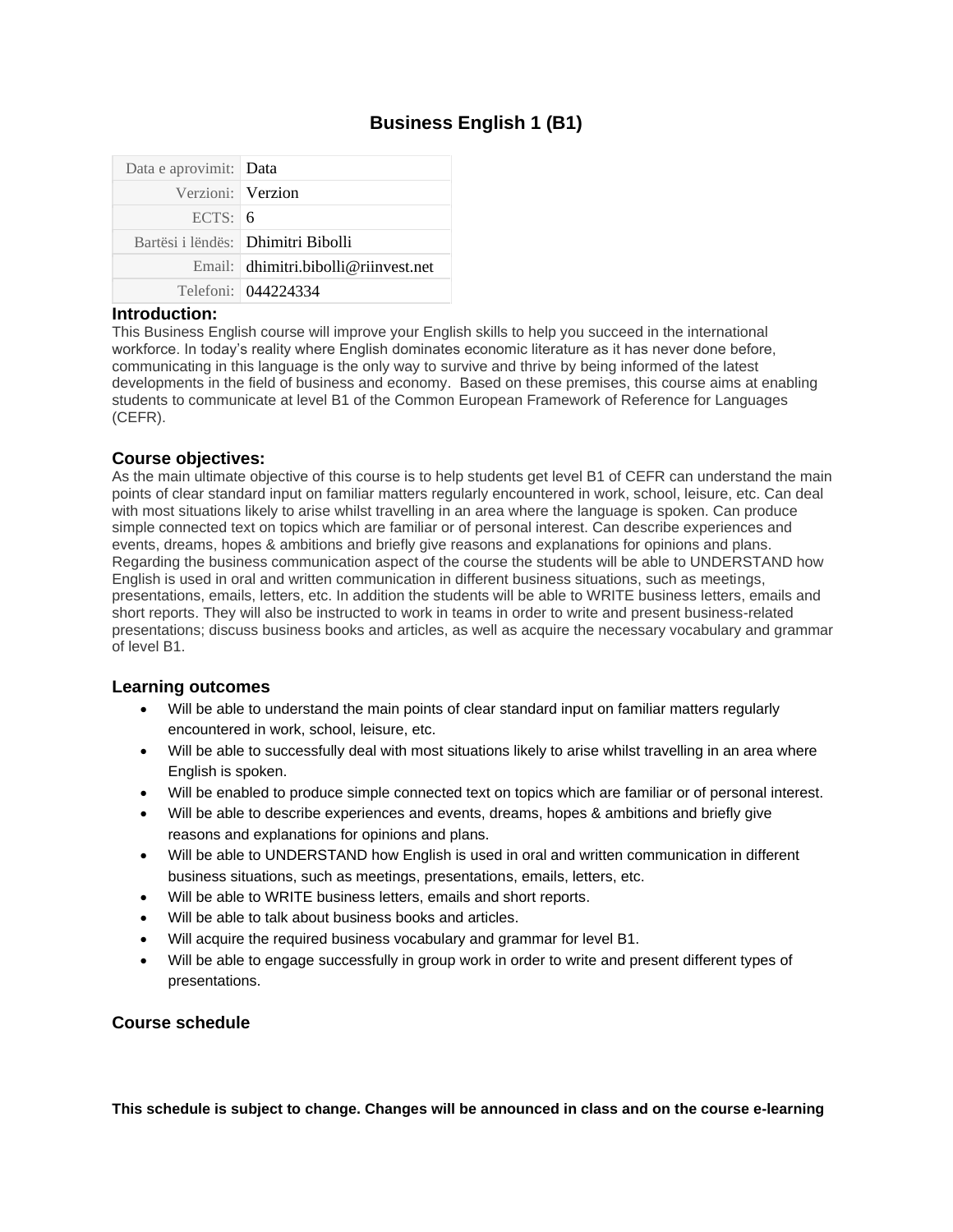|                | Week Topic                                                                             | Activities                                                                                                                                                                                  |  |
|----------------|----------------------------------------------------------------------------------------|---------------------------------------------------------------------------------------------------------------------------------------------------------------------------------------------|--|
| 1              | Syllabus breakdown and<br>orientation; Socializing; Tense<br>formation; Needs analysis | Ice breaker: Getting to know each-other; Socializing in a<br>business setting: Vocabulary and introduction skills;<br>Creating and recognizing tenses; Self-assessment of<br>language needs |  |
| 2              | <b>Business in Different Cultures</b>                                                  | Describing concerns; Reading about business etiquette;<br>Writing a guide for business people                                                                                               |  |
| 3              | <b>Management Styles</b>                                                               | Clarifying information; Blog; Reading about management styles;<br>Management vocabulary; Memo writing about changing;<br>business styles; Presentation on different management styles       |  |
| 4              | <b>Team Building</b>                                                                   | Magazine Article; Citing an example; Reading about team building<br>and roles in a team; Listening magazine articles about teams;<br>Team building vocabulary                               |  |
| 5              | Production                                                                             | Job Advertisement; Describing experience; Production vocabulary;<br>Cover letter writing; Past tense                                                                                        |  |
| 6              | Marketing                                                                              | Making suggestions; Writing marketing ideas; Conversations about<br>marketing plans                                                                                                         |  |
| $\overline{7}$ | Finance                                                                                | Making a prediction; Present Perfect; Memo about losses;<br>Financial terminology                                                                                                           |  |
| 8              | Sales                                                                                  | Flyer analysis; Giving permission; Question building;<br>Sales vocabulary                                                                                                                   |  |
| 9              | <b>Business Strategy</b>                                                               | Business strategy article; Writing a memo about meetings;<br>Listening a talk about changing strategies                                                                                     |  |
| 10             | Innovation                                                                             | Analyzing R&D Ad campaign; Market research and R&D<br>vocab                                                                                                                                 |  |
| 11             | Presentation                                                                           | Check e-larning for the rubric                                                                                                                                                              |  |
| 12             | Presentation                                                                           | Check e-larning for the rubric                                                                                                                                                              |  |

## **Additional information 1:**

Taking into account the specific features of the language acquisition process, the classes will be a combination of lectures and exercises.

## **Additional information 2:**

Main means of concretization during the course will be posters, PPT and Prezi, videos, listening, recent economic and business articles, company presentations and walkthroughs, website analysis, etc.

### **Assessment:**

| No. | Type of<br>assessment | Percentage | Description                                                                                                                                               |  |
|-----|-----------------------|------------|-----------------------------------------------------------------------------------------------------------------------------------------------------------|--|
|     | Tests                 | 10         | Tests will include lexical and grammar quizzes aiming at checking the<br>students' progress and helping build the bases for personalized<br>review.       |  |
|     | Final exam            | 55         | The final written exam will consist of these sections:<br>1. Reading Comprehension and Vocabulary<br>2. Language Structures<br>3. Writing<br>4. Listening |  |
|     | Presentation          | 20         | This will consist of a poster, PPT or Prezi presentation on a topic<br>agreed upon in advance.                                                            |  |